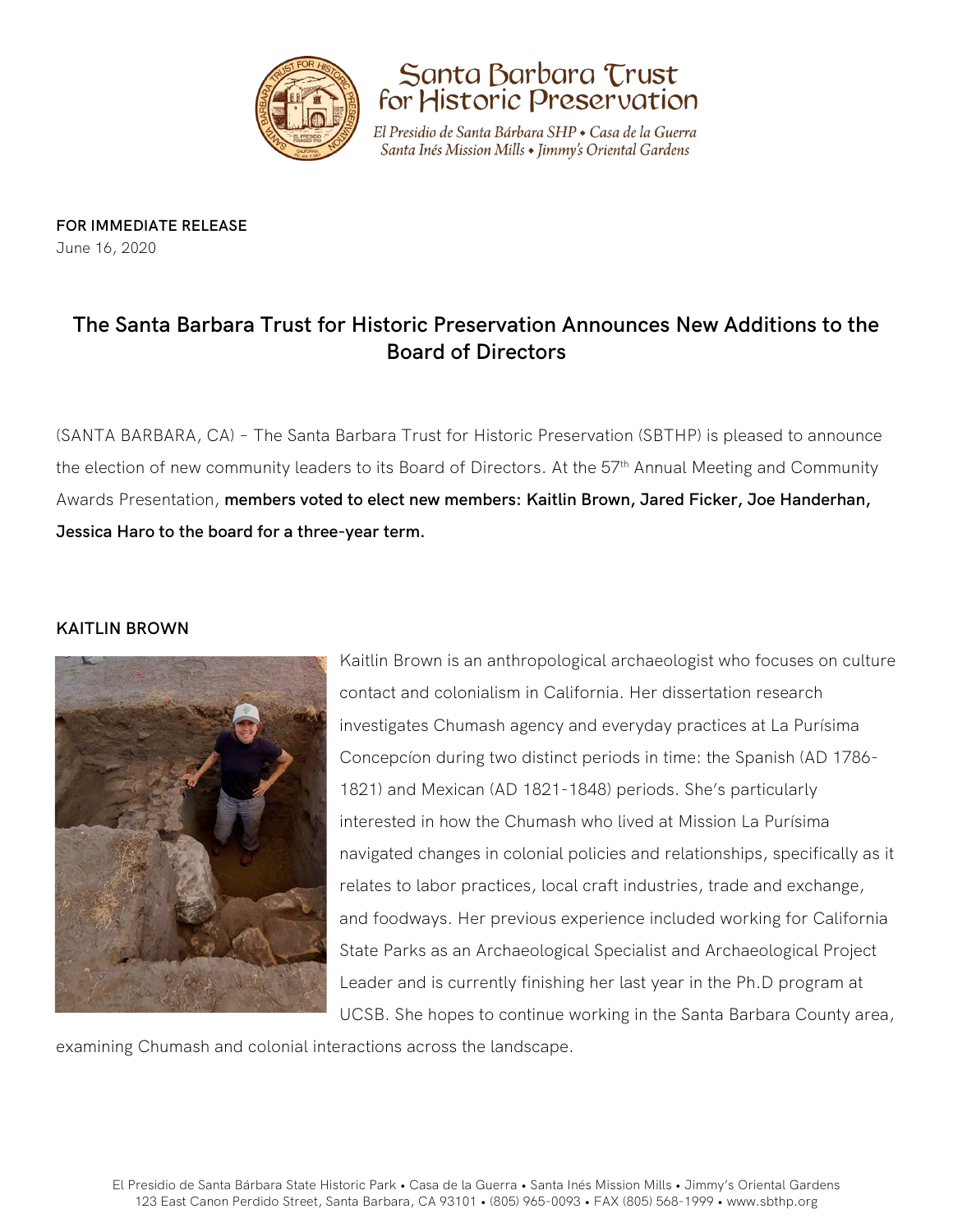## **JARED FICKER**



Jared Ficker, a partner at Axiom Advisors, is one of California's best at bridging the gap between science, policy and politics. His clients benefit from his exceptionally high level of public policy expertise, government and public relations skill and strategic business advice. Jared previously served in both terms of the Clinton Administration at the Department of the Interior and National Park Service and received numerous recognitions and awards for his work on new wilderness designations and the creation of new national parks and monuments, endangeredspecies issues, historic preservation and conservation easements, and tax incentives legislation. Specifically, he worked to pass the California Desert Protection Act and defended Congressional scrutiny of the reintroduction of wolves in Yellowstone National Park, a heralded endangered species recovery.

## **JOE HANDERHAN**



Joe Handerhan has over thirty years of experience as a general contractor specializing in commercial and residential contracting, coatings industry, residential and historic rehabilitation contracting. Since 1996, Joe has been a DHS certified Inspector/ Risk Assessor, Project Monitor/Supervisor, and is also a Certified Asbestos Supervisor. His extensive background in lead-based paint and asbestos inspections, report generation, abatement project monitoring, clearance testing and project design has produced quality results for many of his clients. Using these detailed reports, he's applied his many years of experience with substrate inspection and coatings knowledge to design the most cost efficient methods of dealing with lead-based paint and asbestos hazards for the clients' subsequent use in

construction, maintenance, or abatement activities. His education in the use of encapsulants, component removal, chemical paint stripping, and component replacement have also aided his clients in designing the most cost efficient methods for completing projects where hazardous materials and salvage of historic components are of a concern. Joe has supervised large crews on many residential, commercial, and industrial projects in construction, demolition, salvage, cataloging, restoration, lead-based paint and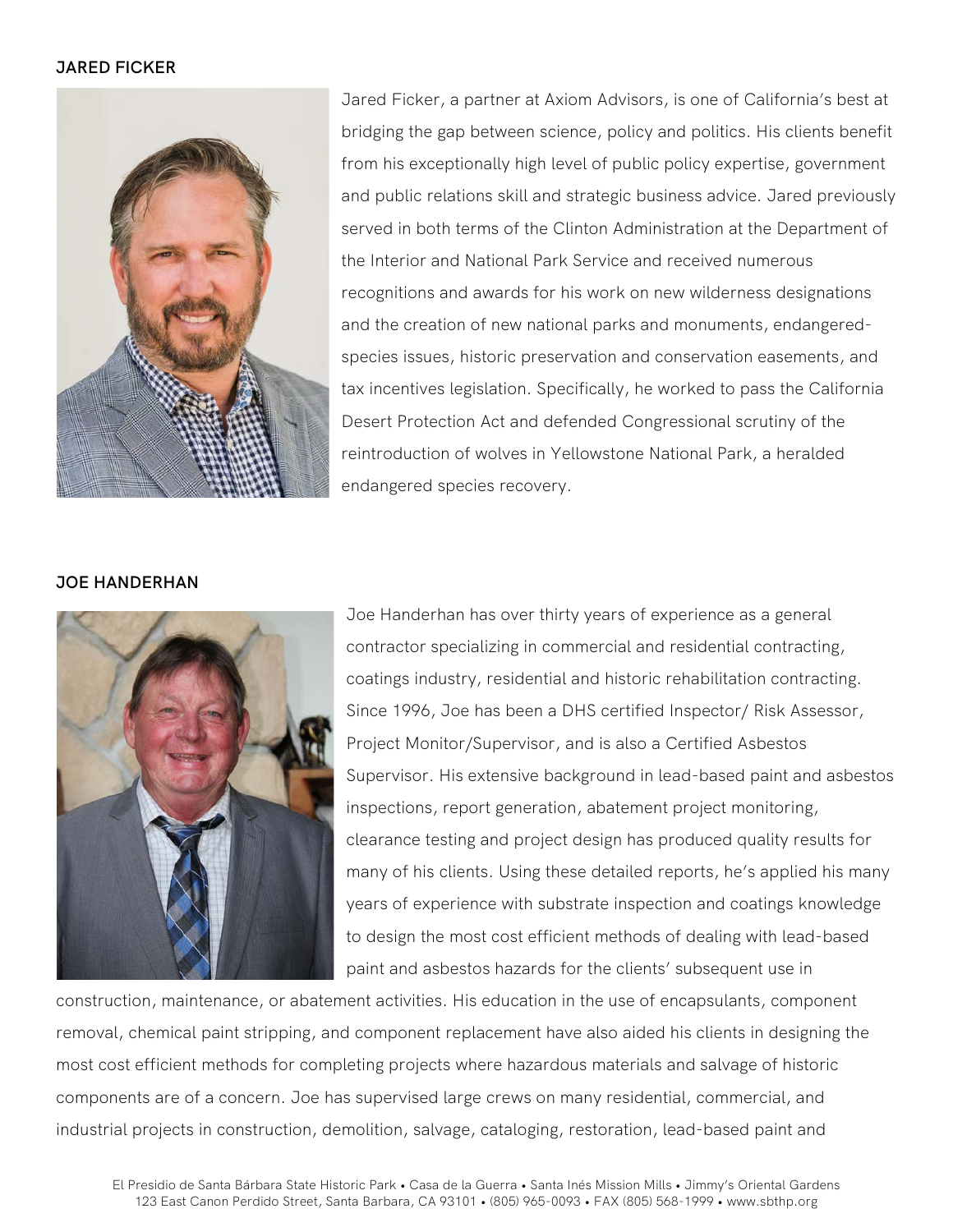asbestos abatement, encapsulation, component removal, including coatings application providing clients with the highest quality finish product in compliance with all statutory regulations regarding lead-based paint and asbestos hazards.

#### **JESSICA HARO**



Jessica Haro is a freelance writer with bylines in both local and national publications. She attended Stanford University, where she majored in Communication with an emphasis in journalism. While working for the City of Goleta, Jessica was the volunteer coordinator for the docent program at Ellwood Monarch Grove, and ran the disaster preparedness public outreach program Goleta Prepare Now. She is the former Communications Director for the Flamenco Arts Festival, and has served on the board of directors for URGE and the Community Film Studio. Jessica has been a member of Native Daughters of the Golden West since she was 16 years old, and served as president of Tierra de Oro Parlor No. 304 from 2010-2012. She has always loved learning

about her hometown's history, and looks forward to helping preserve it for generations to come.

# **BOARD MEMBERS RE-ELECTED TO A NEW THREE-YEAR TERM**

Michael N. Arnold Anthony Grumbine

# **THE BOARD ELECTED THE FOLLOWING OFFICERS FOR A ONE-YEAR TERM**

Debby Aceves, President Kevin Nimmons, First Vice President Anthony Grumbine, Second Vice President Kevin Snow, Secretary Kyle Slattery, Treasurer Terease Chin, Immediate Past President